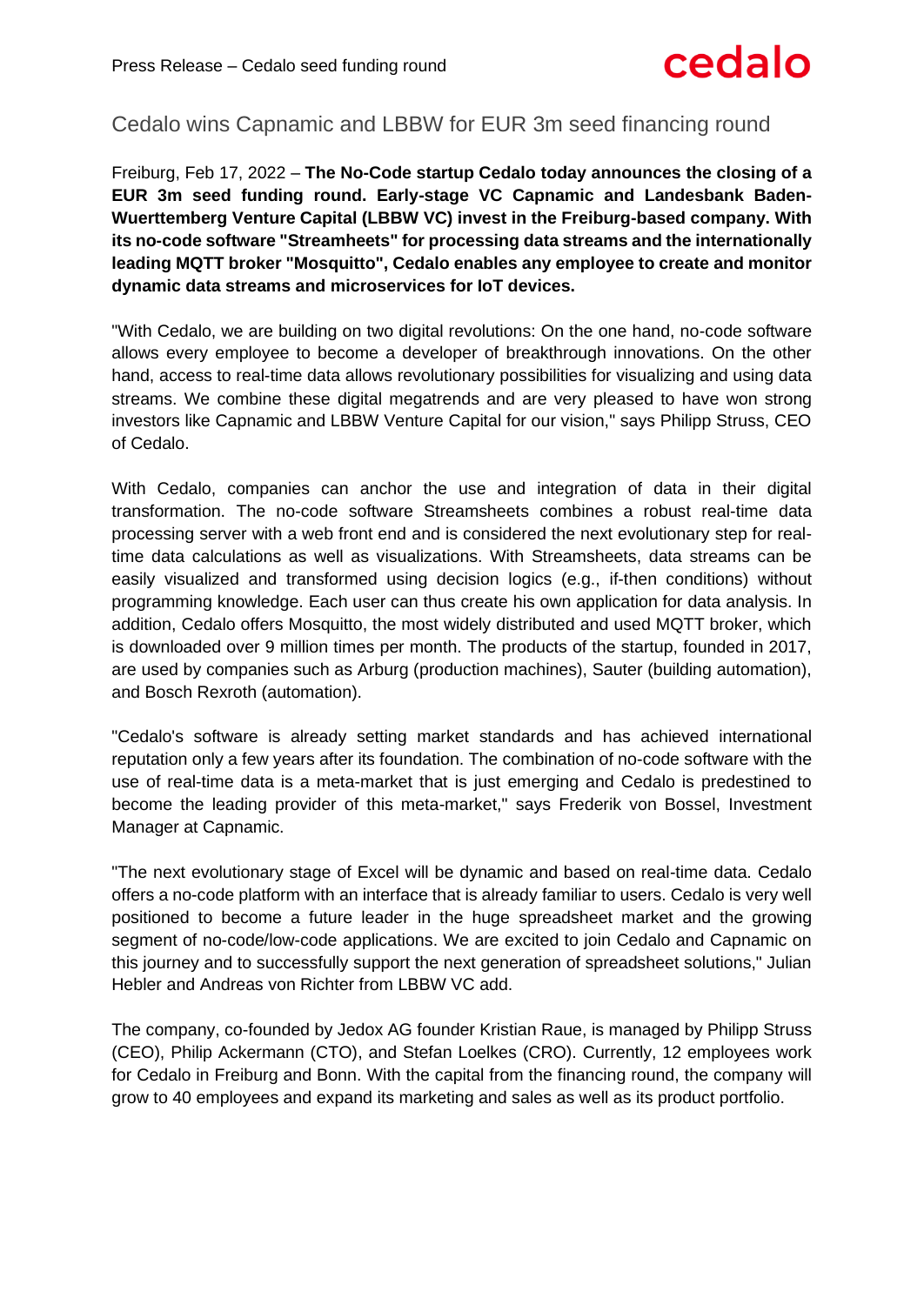

## **About Cedalo**

The IoT start-up Cedalo from Freiburg is fully committed to open source. For both products, open-source projects have been created within the Eclipse Foundation and Cedalo is driving their development as a central contributor: Eclipse Streamsheets, the first product, is a nocode platform that can subscribe to data streams like MQTT or Apache Kafka but also publish them. Business process users can use a spreadsheet GUI and cell functions to create stream processing applications to transform and display data. A variety of elements here enable quick dashboarding. Eclipse Mosquitto, the second product, is the most downloaded MQTT broker in the world. Brokers orchestrate the flow of messages in modern IoT publish/subscribe architectures. In large installations on servers, Mosquitto stands out for its high efficiency in processing a large number of parallel connections. Thanks to its resource-efficient programming, it also often serves as a central communication component on edge devices, such as controllers or the Raspberry Pi.

For more details: [cedalo.com](https://cedalo.com/) Press contact Cedalo Philipp Struss [press@cedalo.com](mailto:press@cedalo.com)

### **About Capnamic**

Capnamic is one of Europe's leading early-stage venture capital investors with offices in Cologne, Berlin, and Munich. The VC invests in outstanding teams from German-speaking countries from pre-seed to Series A. Capnamic's investments include companies such as LeanIX, Staffbase, Adjust (exit to Applovin), parcelLab or Capmo. All portfolio companies can benefit from Capnamic's unique network of global investors and industry partners as well as hands-on support, mentoring and knowledge sharing.

The extensive know-how of the Capnamic team is based on more than 100 investments, numerous successful trade sales and IPOs as well as own entrepreneurial experience in the investment team. Capnamic is led by Joerg Binnenbruecker (@bibrue), Olaf Jacobi (@olafjacobi), Christian Knott and Christian Siegele as Managing Partners.

For more details:<www.capnamic.com> Press contact Capnamic Philipp Blankenagel [press@capnamic.com](mailto:press@capnamic.com)

### **About LBBW VC**

LBBW VC, based in Stuttgart, invests in late seed and phase A start-ups from the DACH region in the areas of digital transformation & life sciences/healthtech. The goal of LBBW VC is to drive disruptive innovations together with the portfolio companies and to support the founders with its experience and management expertise. LBBW VC is a long-term growth partner with access to LBBW's unique corporate customer network.